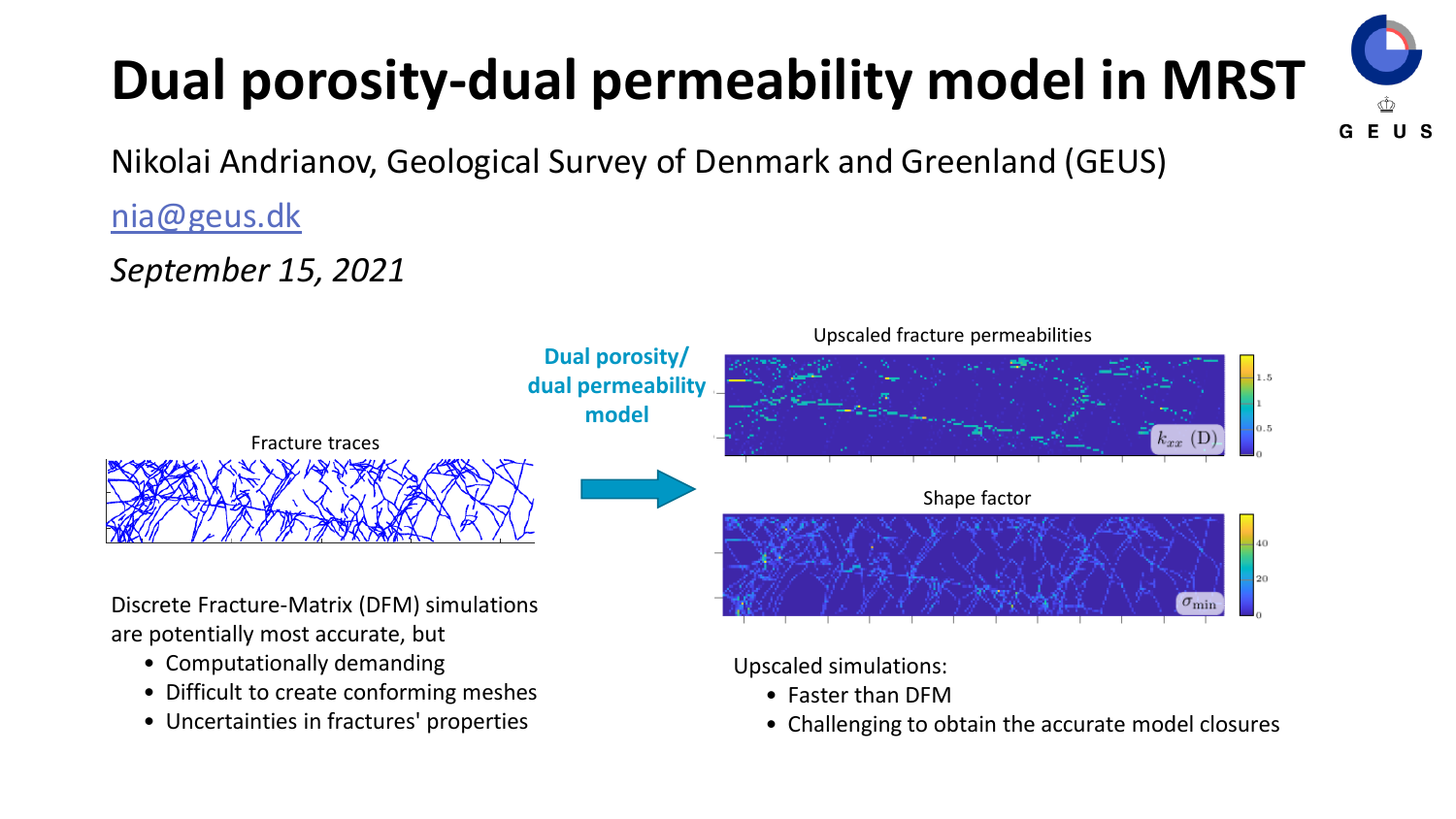## **The dual porosity-dual permeability model (DPDP) model**

| <b>Single-phase flow</b>                                               | <b>Two-phase flow</b>                                                                                                                                 |
|------------------------------------------------------------------------|-------------------------------------------------------------------------------------------------------------------------------------------------------|
| $\frac{ V \varphi_F}{\Delta t}(\rho_F^{n+1}-\rho_F^n)+\sum F_{F,k}=Q$  | $\frac{ V  \phi_F}{\Delta t} \left[ \left( b_{w,F} S_{w,F} \right)^{n+1} - \left( b_{w,F} S_{w,F} \right)^n \right] + \sum F_{w,F} = Q_w$             |
| $\frac{ V \varphi_M}{\Delta t}(\rho_M^{n+1}-\rho_M^n)+\sum F_{M,k}=-Q$ | $\frac{ V \phi_F}{\Delta t}\Big[\big(b_{n,F}S_{n,F}\big)^{n+1}-\big(b_{n,F}S_{n,F}\big)^n\Big]+\sum F_{n,F}=Q_n$                                      |
| $Q = \rho_M \frac{K_m}{\mu} \sigma(p_M - p_F)$                         | $\frac{ V \phi_{M}}{\Delta t}\left[\left(b_{w,M}S_{w,M}\right)^{n+1}-\left(b_{w,M}S_{w,M}\right)^{n}\right]+\sum F_{w,F}=-Q_{w}$                      |
|                                                                        | $\frac{ V \phi_{M}}{\Delta t}\Big[\big(b_{n,M}S_{n,M}\big)^{n+1}-\big(b_{n,M}S_{n,M}\big)^{n}\Big]+\sum F_{n,M}=-Q_{n}$                               |
|                                                                        | $Q_{\alpha} = \sigma k_{\alpha,M} \frac{K_m k_{r,\alpha}}{\mu_{\alpha}} \left( p_{\alpha,M} - p_{\alpha,F} + g \Delta \rho \Delta h_{\alpha} \right)$ |

Model closures

• Rock and fluid properties for the matrix and fractures continua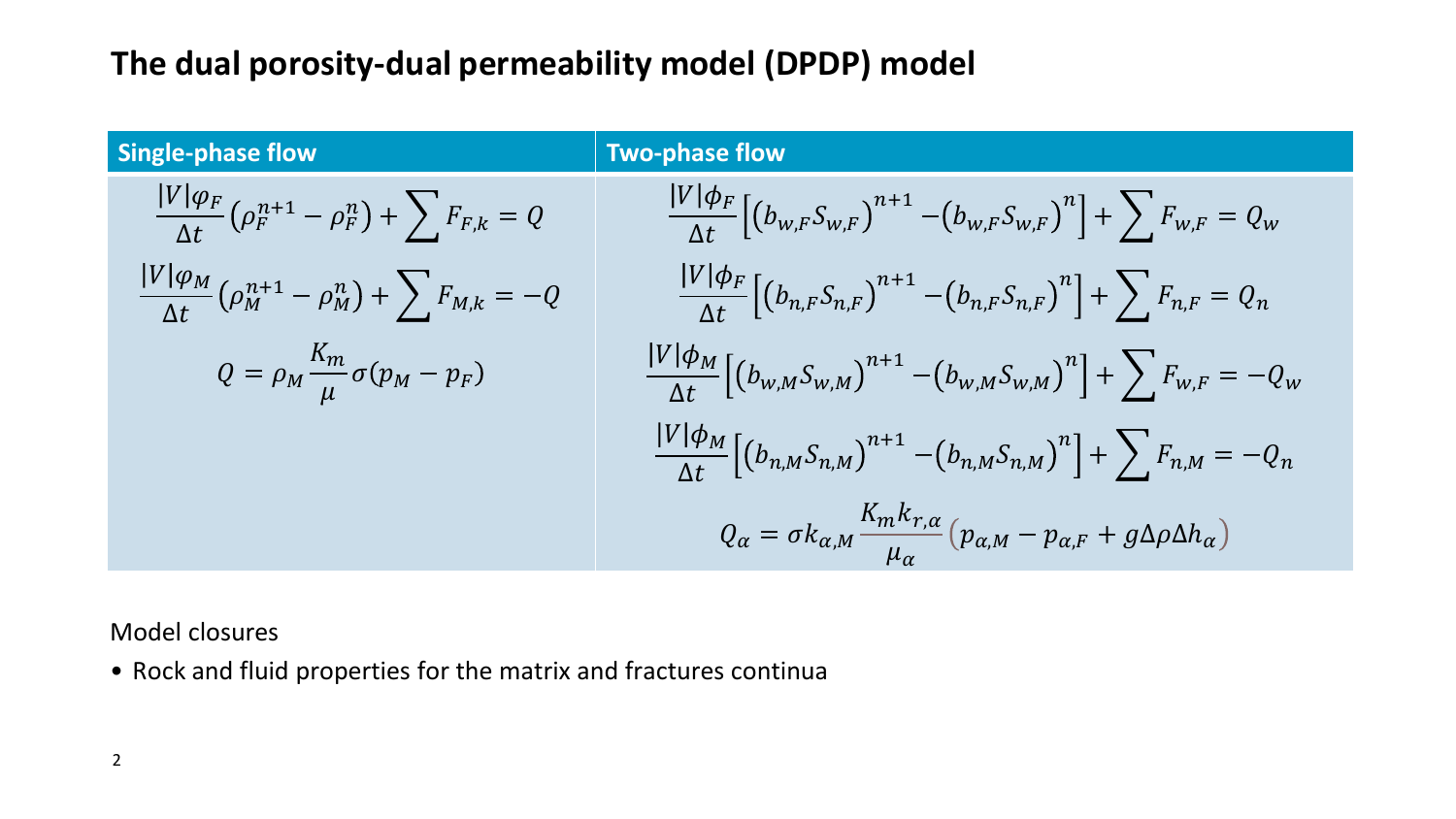### **Implementation**

- Modification of the dual porosity (DP) module of MRST
- Main changes:
	- A new TwoPhaseOilWaterModelDPDP class inherited from TwoPhaseOilWaterModelDP with the definition of the matrix flow equations and the corresponding boundary conditions
	- A new VariableShapeFactor class inherited from ShapeFactor with the definition of the shape factor, varying from one grid block to another
	- Fixed several bugs in the existing DP module
- Tested with mrst-2020a
- Current limitations:
	- Single phase or two immiscible phases
	- Wells connections to the fracture continuum only
- Repository: <https://github.com/nikolai-andrianov/DPDP-MRST>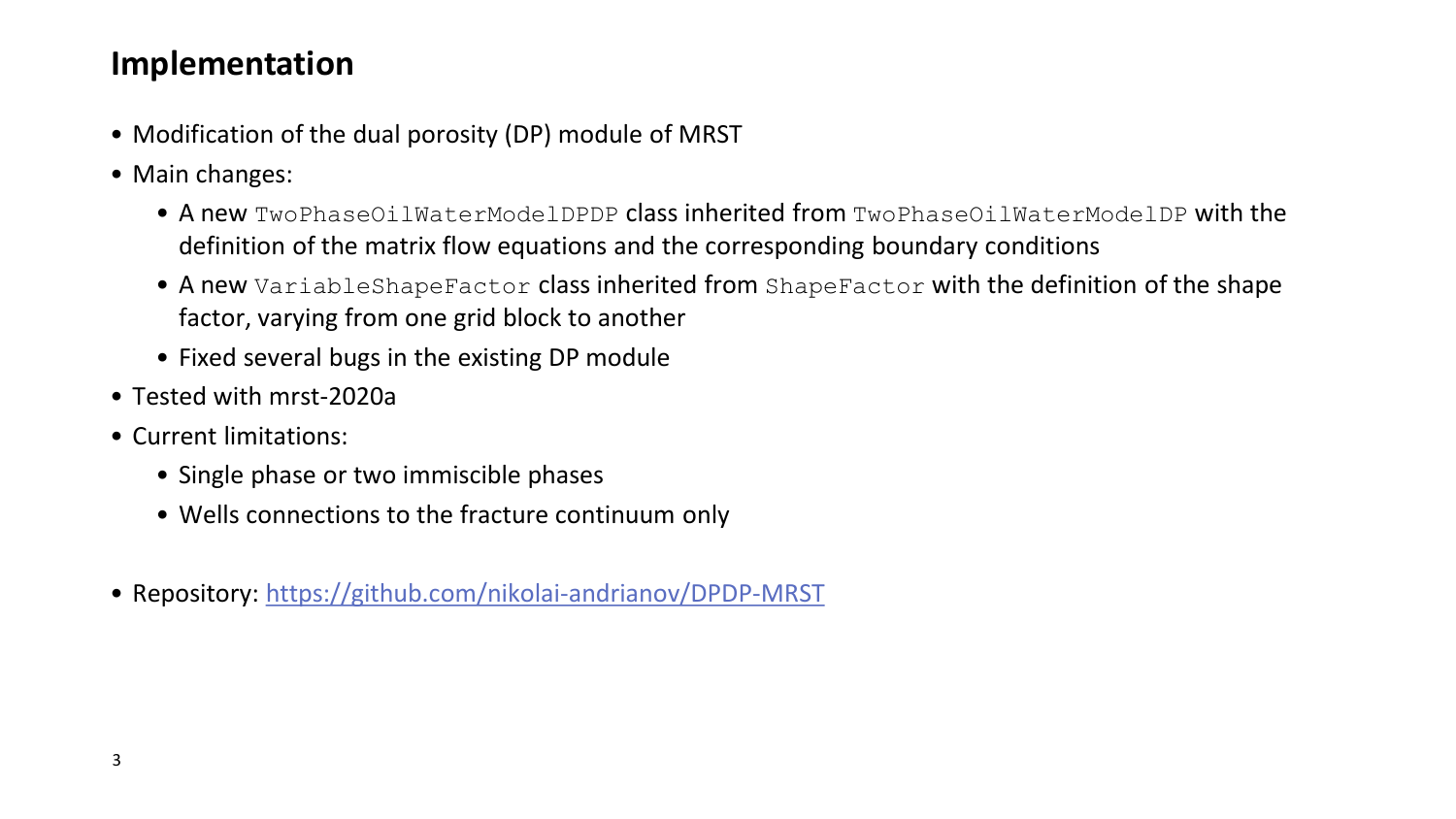#### **Example 1: SPE 6th comparative study – water injection with the DPDP model**

- Modifications with regards to the original problem formulation of SPE-18741:
	- Consider only oil and water
	- Represent oil as dead oil with a typical compressibility
	- Matrix permeability is increased by the factor of 10 to achieve more pronounced differences as compared to the dual porosity model
- Good match with the reference solution (ECLIPSE)